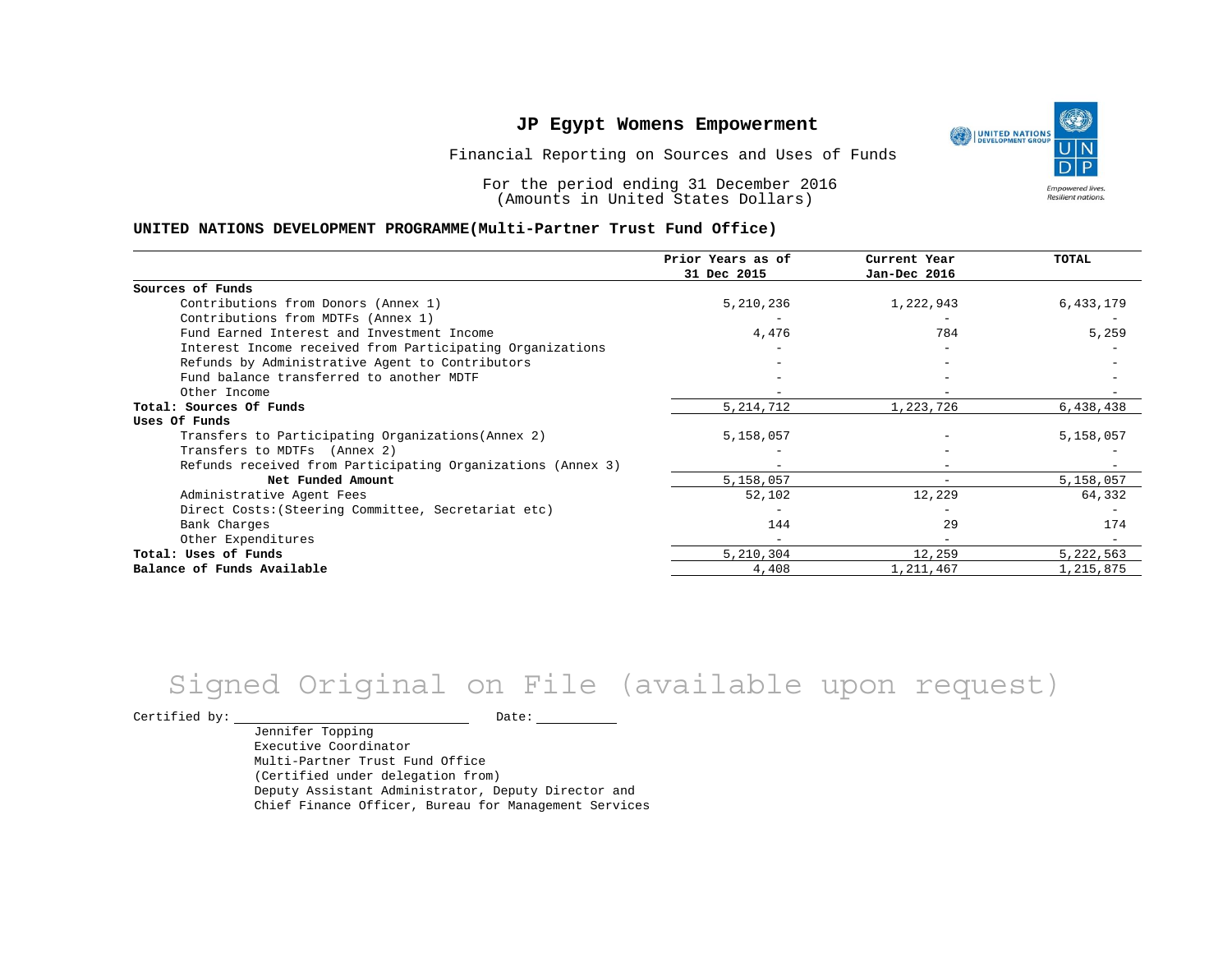

Financial Reporting on Sources and Uses of Funds

For the period ending 31 December 2016 (Amounts in United States Dollars)

#### **UNITED NATIONS DEVELOPMENT PROGRAMME(Multi-Partner Trust Fund Office)**

**Annex - 1: Contributions**

|                                | Prior Years as of | Current Year | TOTAL     |
|--------------------------------|-------------------|--------------|-----------|
|                                | 31 Dec 2015       | Jan-Dec 2016 |           |
| From Contributors              |                   |              |           |
| SWEDISH INT'L DEVELOPMENT COOP | 5,210,236         | 1,222,943    | 6,433,179 |
| Total: Contributions           | 5,210,236         | 1,222,943    | 6,433,179 |

## Signed Original on File (available upon request)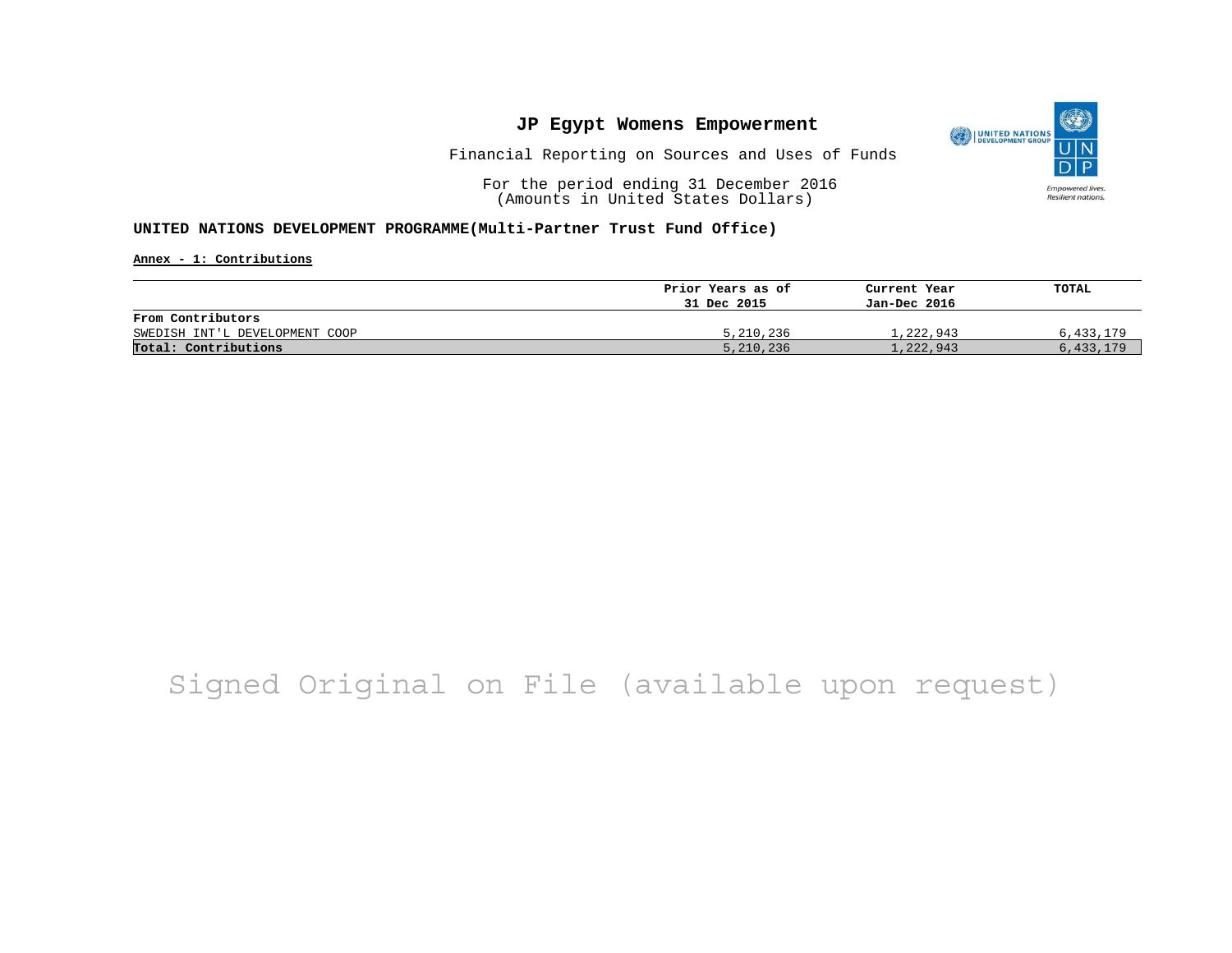

Financial Reporting on Sources and Uses of Funds

For the period ending 31 December 2016 (Amounts in United States Dollars)

### **UNITED NATIONS DEVELOPMENT PROGRAMME(Multi-Partner Trust Fund Office)**

**Annex - 2: Transfers**

| Prior Years as of<br>31 Dec 2015 | Current Year             | TOTAL     |
|----------------------------------|--------------------------|-----------|
|                                  |                          |           |
|                                  | Jan-Dec 2016             |           |
|                                  |                          |           |
| 2,819,647                        | $\qquad \qquad -$        | 2,819,647 |
| 1,118,371                        | $\overline{\phantom{0}}$ | 1,118,371 |
| 1,220,039                        | $\overline{\phantom{0}}$ | 1,220,039 |
|                                  | $-$                      | 5,158,057 |
|                                  | 5,158,057                |           |

## Signed Original on File (available upon request)